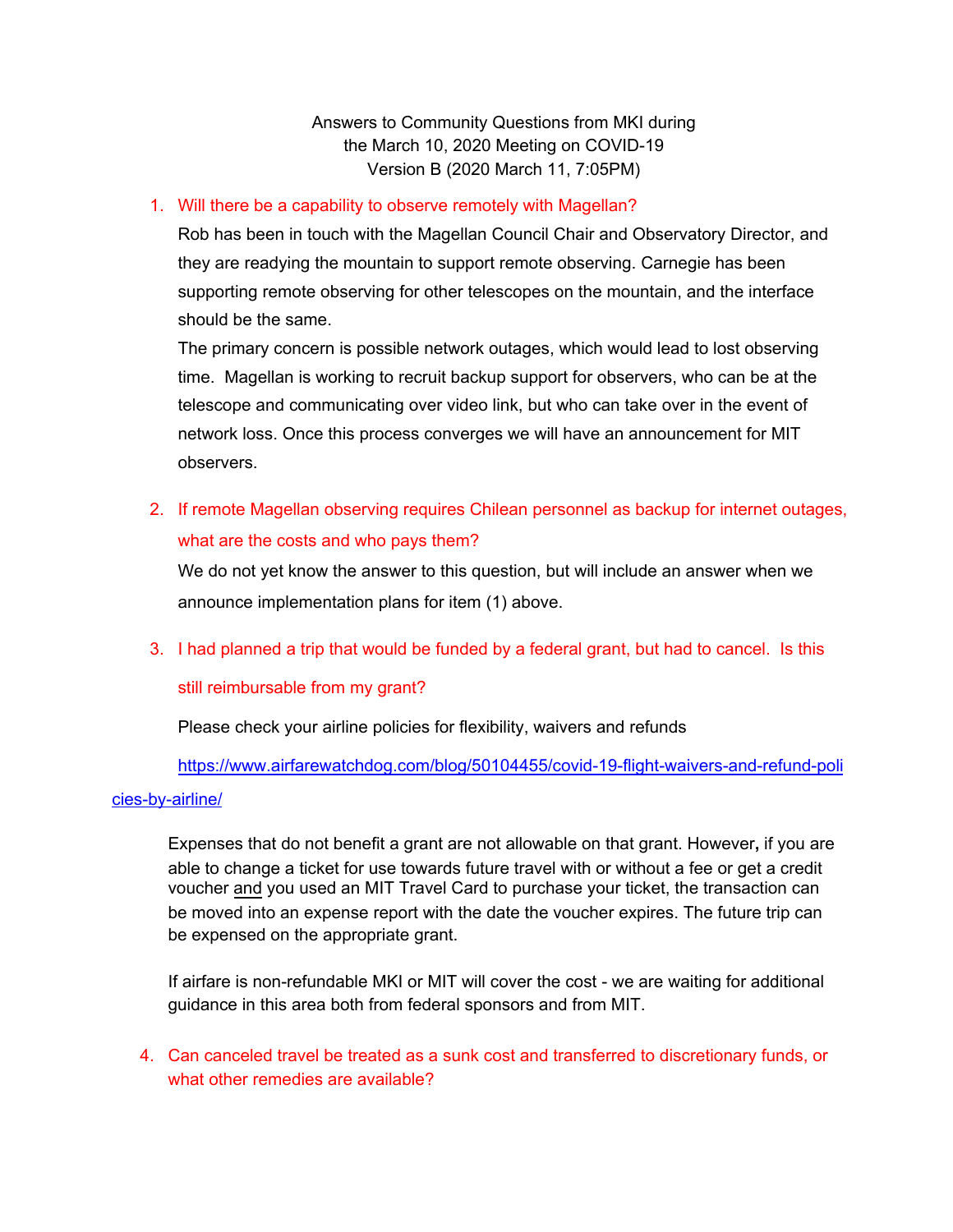You may treat cancelled travel as a sunk cost. Or, you can check airline policies for flexibility, waivers and refunds (see above).

## 5. What is the mechanism for registering personal travel with the Institute?

[MIT travel registry](https://mit.us4.list-manage.com/track/click?u=80f62adc67c5889c8cf03eb72&id=ac8de82072&e=780ab26ebd) - for all "non-commuting travel" is *mandatory* for all work related travel and *strongly encouraged for all personal travel*.

[Traveler Information](https://mit.us4.list-manage.com/track/click?u=80f62adc67c5889c8cf03eb72&id=2a63e80395&e=780ab26ebd) - if you do travel to a country on the [CDC travel advisory page](https://mit.us4.list-manage.com/track/click?u=80f62adc67c5889c8cf03eb72&id=3ede05e080&e=780ab26ebd), you must submit this form 2-3 days before returning to campus. Note that if you do travel to countries for which there is a [level 3 travel advisory](https://www.cdc.gov/coronavirus/2019-ncov/travelers/after-travel-precautions.html) (as of 11 March these are China, Iran, Italy and South Korea, but please check for updates), [MIT Medical will ask](https://medical.mit.edu/faqs/faq-COVID19-self-quarantine-issues#faq-2) you to self-quarantine for 14 days upon return.

If you are seeking an exemption to travel on MIT business during the ban, please email [covidtravel@mit.edu](mailto:covidtravel@mit.edu) .

# 6. Will there be any new or different cleaning procedures for Buildings 37, NE-83, or NW17?

We are gathering information about this from Facilities, and will update this document when specific information is available. To the best of our knowledge, the protocol is to increase their cleaning of common areas: hand rails, elevator buttons, restrooms, door knobs. Basically, the everyday things we touch a lot are being cleaned more often. We emphasize that the effectiveness of these measures improves if everyone observes their responsibility to wash hands with soap and warm water for 20 seconds, use hand sanitizer on the way into the building and often throughout the day.

### 7. What is the plan for classroom instruction and/or planned midterm exams?

Per an email Peter Fisher sent to the physics community (6:15 pm on March 10):

- In the week March 9 13, classroom instruction continues as normal. However, midterms are cancelled and instructors are asked to consider extending deadlines on problem sets. We will need to develop plans for assessment in this current arrangement; while the students are dealing with the significant stress associated with needing to leave MIT, this is not the time for them to be required to take exams.
- Classes are cancelled in the week March 16 20. During this week and Spring Break (March 23 - 27), we will implement online instruction for all physics classes.